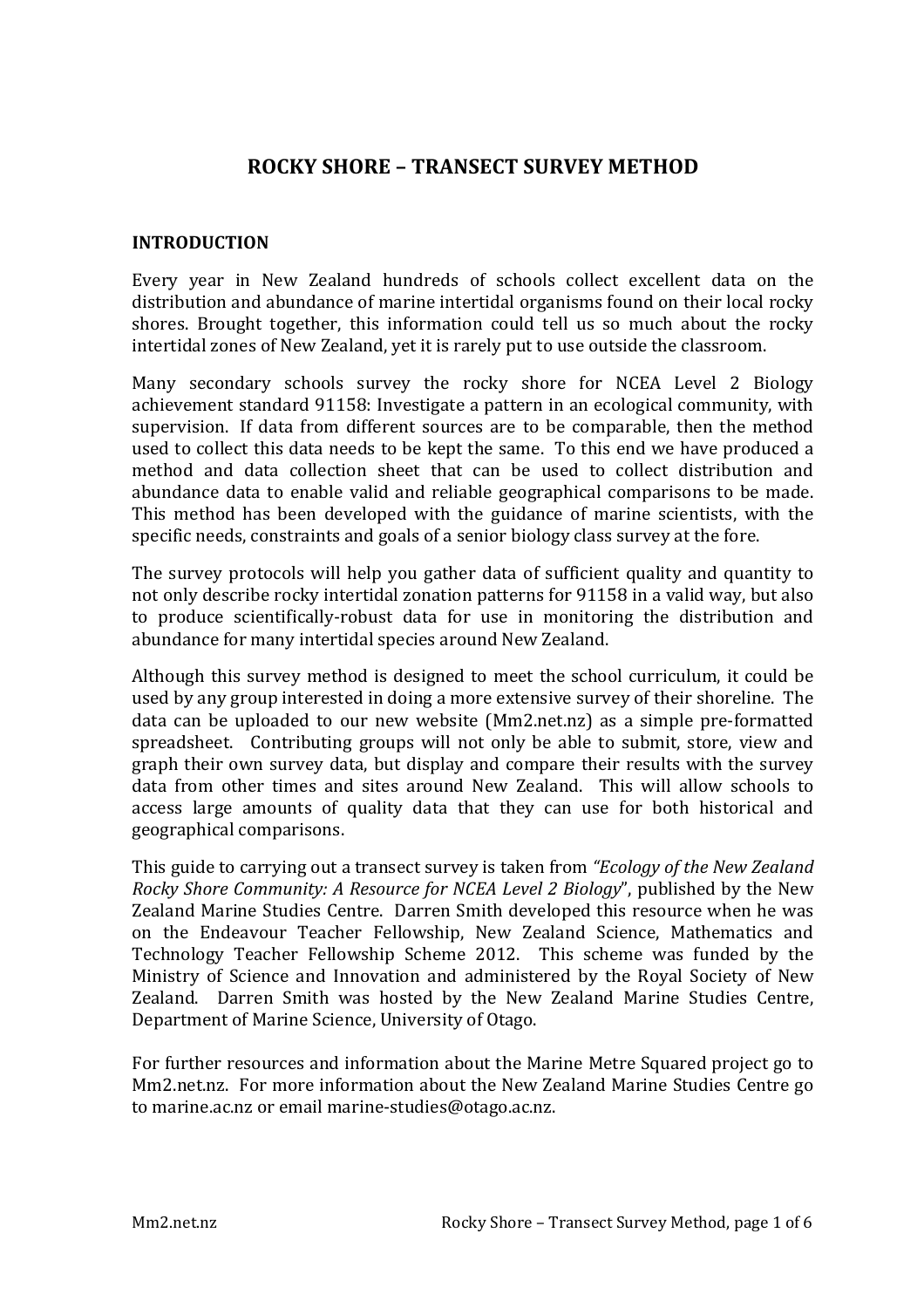## **WHY STUDY THE ROCKY INTERTIDAL SHORE?**

New Zealand is a coastal nation. It has one of the largest coastlines relative to our land area in the world. Our coast is under pressure from many different users. The intertidal border between the sea (marine) and land (terrestrial) environments are susceptible to impacts from both the land and the sea including pollution; overfishing; mineral extraction and dredging; invasive pest species like *Undaria* seaweed; nutrient enrichment and increased sediment in rivers from run-off; habitat loss and alteration; and the global effects of climate change that include rising sea level, increased air and sea temperatures, disrupted weather systems and ocean acidification.

The intertidal border between the land and the sea is a productive and diverse habitat. It has a high biodiversity and is home to many slow-moving or sessile species that are relatively easily quantified for monitoring changes. Collecting data on species distribution, abundance, community structure and biodiversity will provide a useful baseline for detecting any future changes.

## **HOW TO CARRY OUT THE SHORE SURVEY**

The aim for the class will be to construct a table that shows the mean density and distribution of intertidal organisms from the upper limit of the tide's influence to the low water mark.

A class will set up 3-5 randomly placed transects that will run from the upper limit of the high tide's influence (the splash zone) down the shore to the water's edge at low tide. Each group of 3-4 people will be responsible for surveying one transect.

Along each transect there will be 11 sampling points. At these points a quadrat will be placed to measure the abundance of all<sup>1</sup> of the animals and plants found there. The sampling points will be evenly spaced along the transect at regular intervals of  $1/10$ the total transect length. Each sampling point will correspond to a different tidal level *i.e.* quadrat 1 (Q1) will always be at the upper limit of the high shore; Q5 will be the mid shore sample, and Q11 the lowest of the low shore samples (Figure 1).

As each group will use the same method, their data can be pooled. At the end of the survey the pooled data can be used to calculate the mean density at each shore level for all species found in the survey.

Using a standardised method means that results from different times and places can be compared.

 $<sup>1</sup>$  You should not assume that you know what the dominant or important species in an intertidal</sup> community are before you survey it and choose to count only those species; a valid method for a community survey would collect data on all species that can then be analysed for patterns that might suggest significant interactions between different species.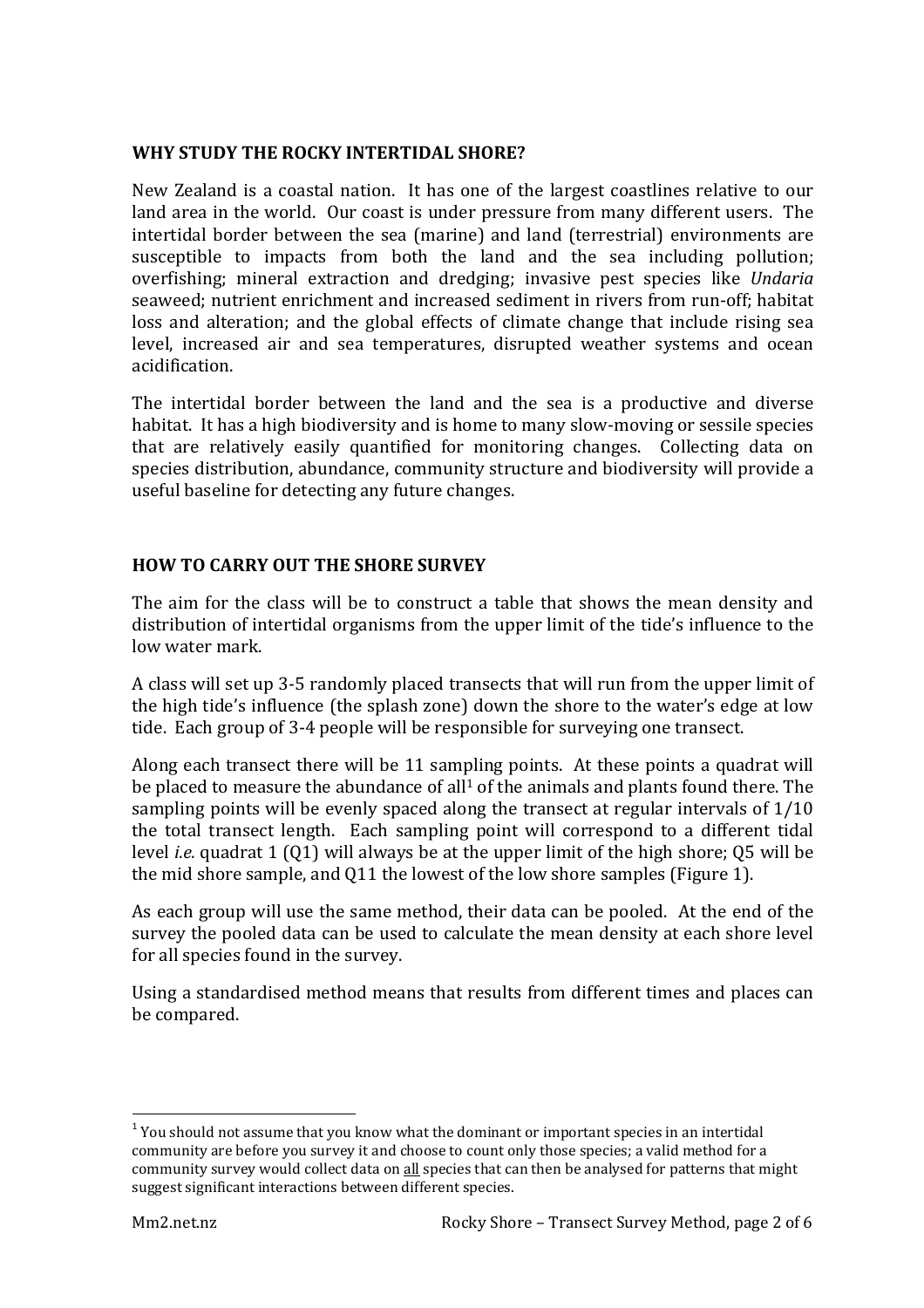

**Figure 1** An example of a survey area (planform view) showing three transects,  $T1 - 3$ , each with 11 quadrats  $(Q1 - 11)$  at regular intervals of  $1/10$  of each transect's total length.

#### Why is the quadrat sampling interval always one tenth of each transect's total **length?**

Most shorelines are irregular shapes and it is unlikely that any two transects will be the same length. Some transects may lay on more steeply sloping parts of the shore than others. To calculate an average density for a species at a particular tidal level, data from different transects need to be pooled together - but how do you know which quadrats are at approximately the same tidal level? The quadrats at the very top and bottom of the transect will be equivalent as the high and low tide levels are easy to fix. You could also assume that the quadrats in the middle of each transect are at the same tidal level – at the mid tide. But how can you make sure that quadrat 3 on transect 1 is at an equivalent tidal height as quadrat 3 on the other transects? The solution is to place quadrats at the same *relative* distances along their transects; these distances are found by dividing each transect into the same number of lengths and placing a quadrat at each of these points. This will enable you to pool quadrats at approximately equivalent tidal heights.

A shore profile diagram should always be drawn so that any exceptionally high or low quadrats can be ideitified and analysed later. A convenient number to divide the transect by is 10. This will give 11 quadrats in total, which will provide sufficient data to show the presence of any pattern in species distribution along the transect.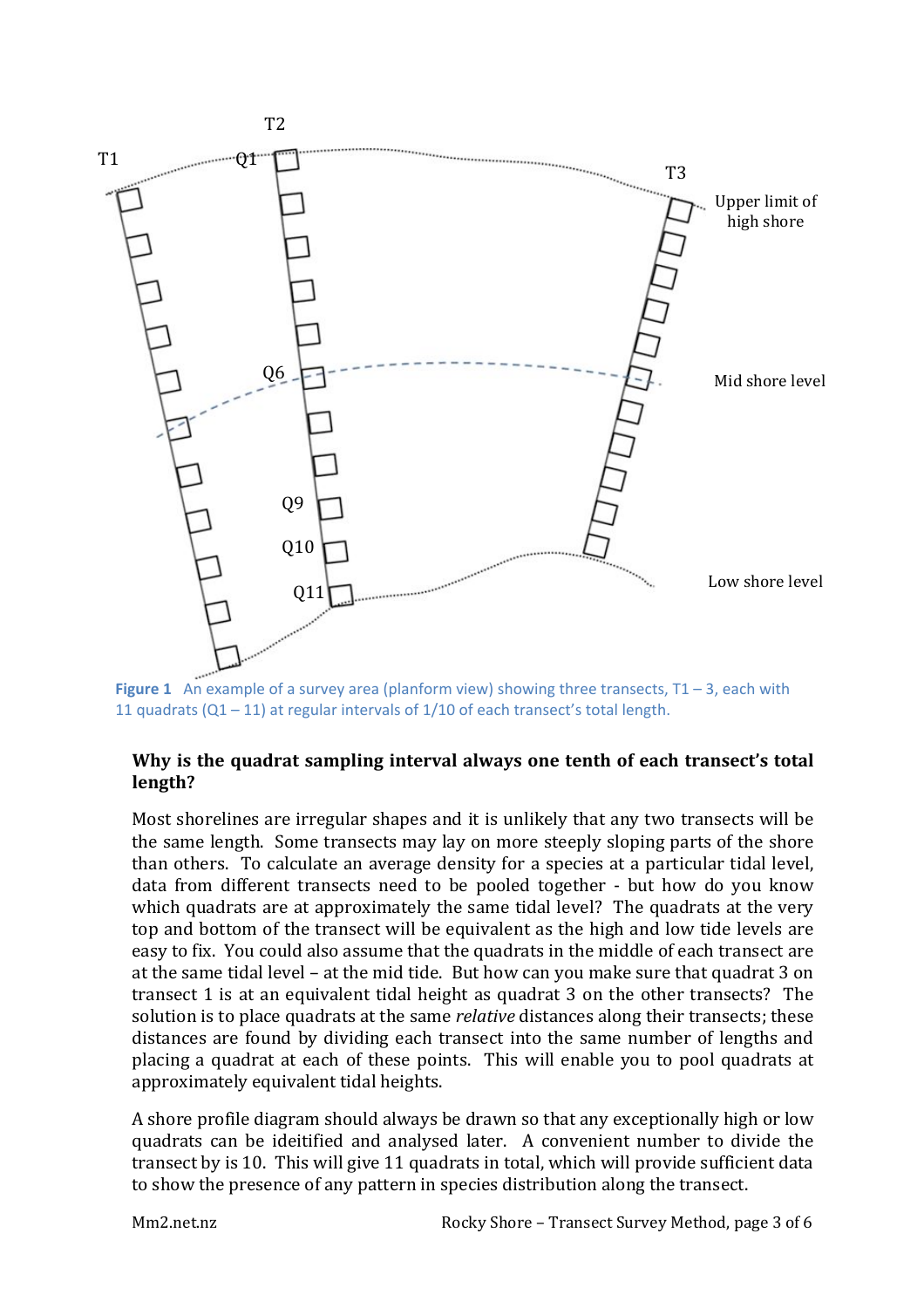# **EQUIPMENT LIST**

The following is essential equipment:

- Ouadrat: 0.5 x 0.5 m square frame with a total area of 0.25 m2
- Transect: Measuring tape:  $30 50$  m plastic, reeled
- HB pencil
- A4 hardcover notebook or A4 clipboard in a clear plastic bag
- NZ Rocky Shore Guide (Figure 2)<sup>2</sup>.
- Sunscreen, hat, water and sensible footwear



**Figure 2** The NZ Rocky Shore Guide

You may also find the following equipment useful:

- Thermometer: stainless steel probe,  $-10^{\circ}C 50^{\circ}C$  range
- Digital camera and 30 cm white plastic ruler for scale
- Data recording sheet (see 'Survey Data Sheet', Appendix 1)
- Tent pegs for securing each end of your transect
- Hand lens for identifying small organisms
- Small plastic 'sandwich' bags for collecting small samples of seaweed for preserving or identification after the survey

## **SURVEY METHOD**

- 1. Aim to begin surveying at low tide. Arrive at the shore at least 30 minutes before low tide so that you have time to mark out your survey area.
- 2. Measure the width of your survey area along the high shore, either by paces or using a tape. The transects should run down the shore from the upper limit of the sea's influence where the splash zone ends. Finding this region can be difficult, but there are some indicator species that can be used *e.g.* littorinid or periwinkle snails (*Austrolittorina antipoda*) and encrusting marine lichens. Find the height where these organisms are no longer consistently found and let this represent the absolute upper limit of the tide's influence and the start point for your transect.
- 3. Generate up to 5 random numbers<sup>3</sup> between 0 and the width of your survey area. Each of these numbers is a starting point for your transect in the high shore and the location of your highest shore quadrat, Q1.

 $2^2$  Free download for Northern and Southern regions available from the "Resources" section of the New Zealand Marine Studies Centre website <u>http://www.marine.ac.nz/</u><br><sup>3</sup> Random numbers can be generated using a standard scientific calculator, iGenerate Random

Numbers iPhone/iPod 'App' or online at http://www.random.org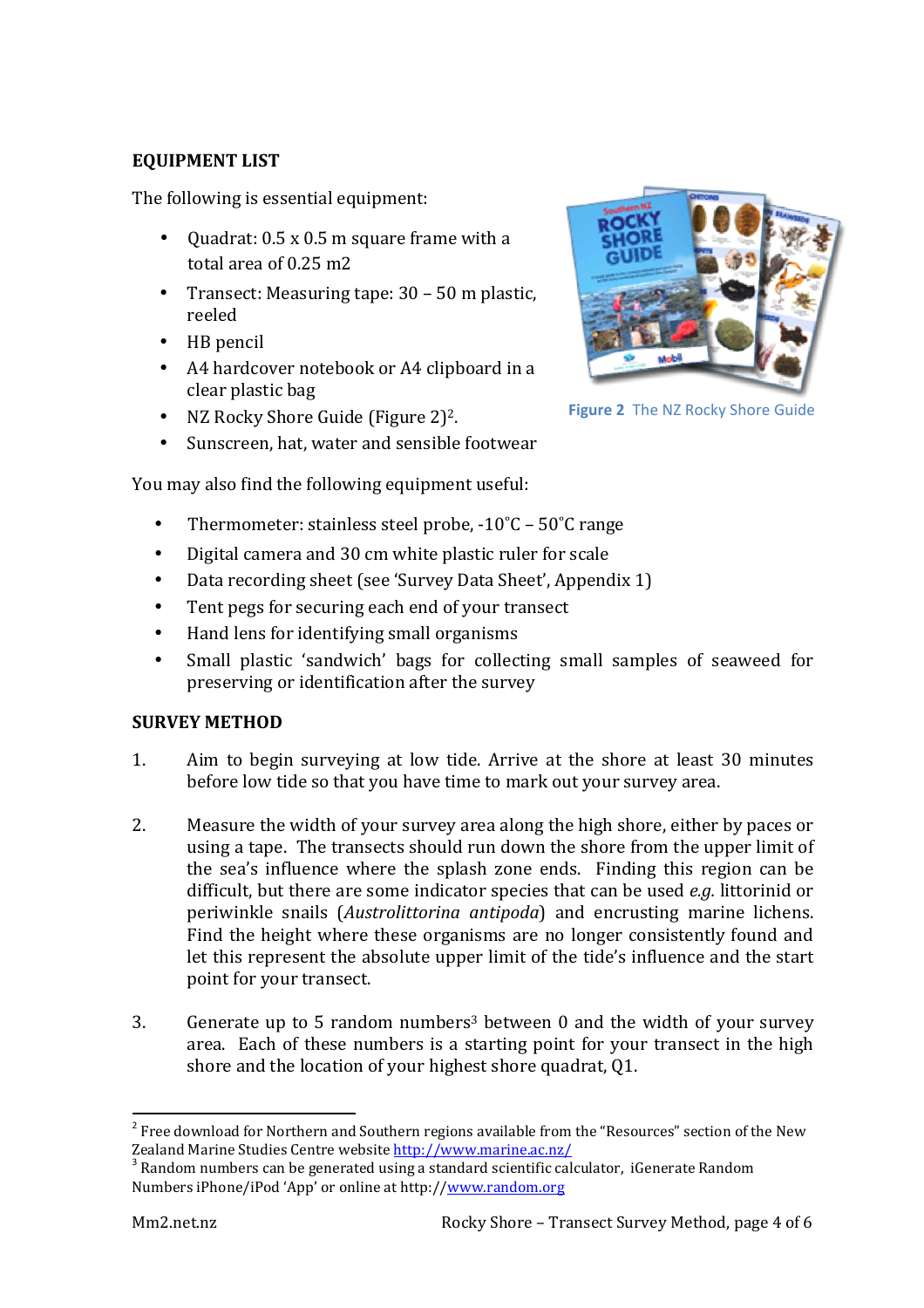- 4. Hold the measuring tape at the highest sampling point  $(Q1)$  for the transect at the high shore region and run out the measuring tape down the shore to the water's edge to form a line that is approximately perpendicular to the shoreline; this is your transect line. Walk with the tape on your left hand side – this will help you to walk to the right of the transect and avoid trampling vour survey area.
- 5. Measure the total length of the transect. Divide this number by 10 to find the sampling distance between quadrats along the transect.
- 6. The first quadrat to sample is in the low shore at the water's edge. This is numbered "Q11" on the survey sheet. Place the quadrat onto the substrate with the top left corner of the quadrat's outer edge on the sampling point on the transect (when facing  $up$  the shore towards the high tide zone).<sup>4</sup> This quadrat is sampled first.

## Always face the sea while counting so you can watch for large waves!

- 7. Starting in the top left corner, systematically search the entire habitat within the quadrat and record the abundance of all macroscopic organisms. Here are some guidelines to help you record abundance:
	- Record abundances for overlying canopy species first. The canopy species can then be lifted or moved aside to record abundances of the understorey species living beneath them. Remember to look inside crevices and under rocks and weed.
	- Animals should be recorded using a tally to produce a total count or frequency.
	- Seaweeds should be recorded as percentage cover.
	- For small, encrusting animals that form colonies (such as ascidians, bryozoans and sponges) and/or cover a large area (such as barnacles and little black mussels) you can either count the individual colonies, or treat them like seaweeds and record their percentage cover.
	- Where an animal's abundance is much greater than 100 (*e.g.* species like horn snails, blue banded periwinkles and barnacles), you can do a rough count in one part of the quadrat and multiply this up (extrapolate) to represent the whole quadrat.
	- If a relatively large organism is directly beneath or touching the quadrat frame, then you need to count it differently. Only count the organism if more than half of the organism is inside the quadrat.

## When you have finished searching the quadrat remember to replace any rocks to their original orientation and position.

a Sampling starts at the low shore and works up the shore with the incoming tide following behind.